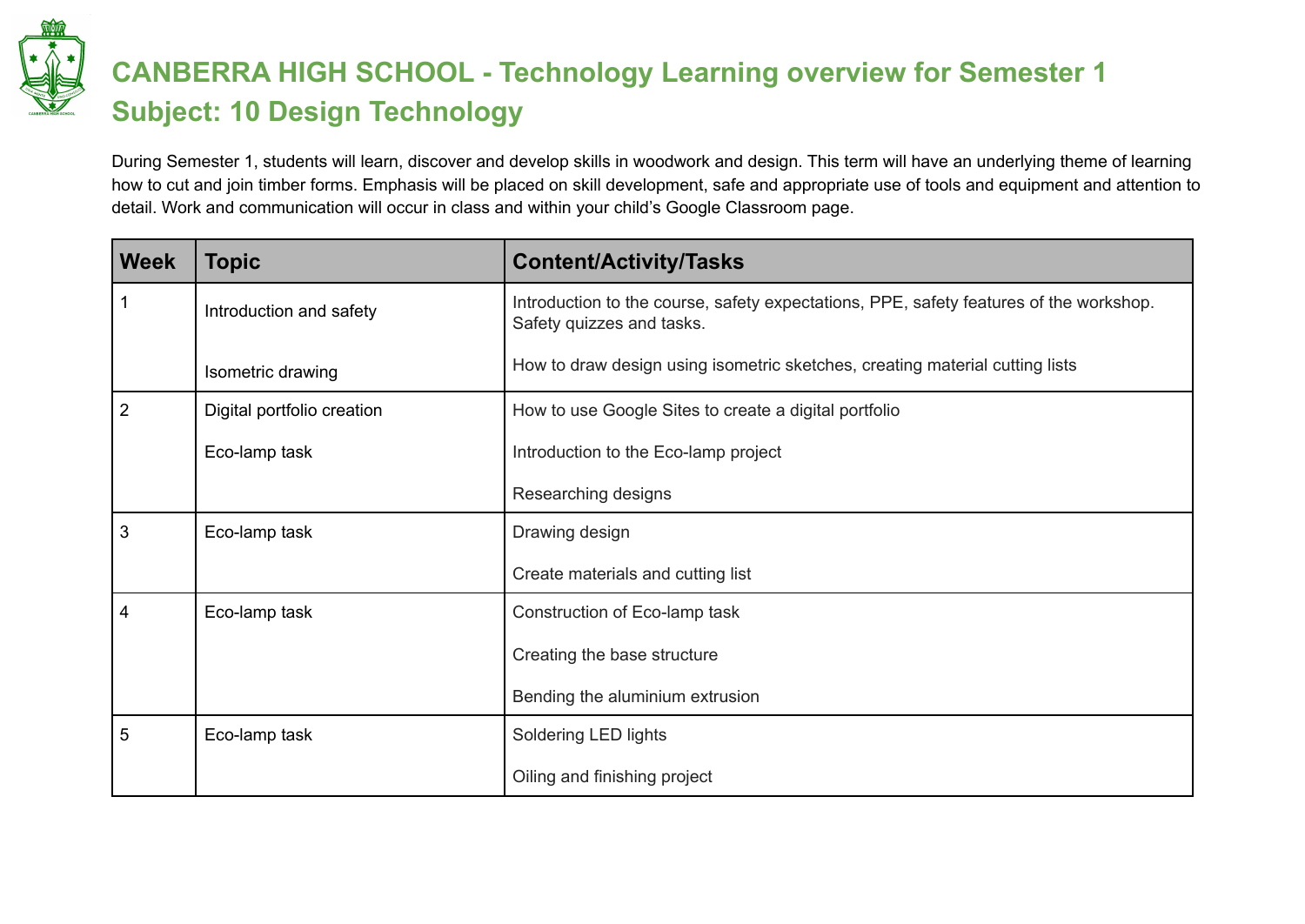

### **CANBERRA HIGH SCHOOL - Technology Learning overview for Semester 1**

#### **Subject: 10 Design Technology**

| 6  | Design Brief - Bridge Challenge<br>(Group work)       | CIT Bridge Challenge - Design criteria<br>Student work booklet                  |
|----|-------------------------------------------------------|---------------------------------------------------------------------------------|
|    | Project planning and management                       | Drawing project plans and Technical drawing bridge to scale                     |
| 7  | CIT Bridge Challenge - design and<br>construction     | Begin project and prepare timber<br>Measuring, marking out, cutting and shaping |
| 8  | CIT Bridge Challenge - construction                   | Cutting and joining timber                                                      |
| 9  | CIT Bridge Challenge - construction                   | Cutting and joining timber                                                      |
| 10 | CIT Bridge Challenge - testing and<br>evaluation      | Cutting and joining timber                                                      |
| 11 | CIT Bridge Challenge - testing and<br>evaluation      | Final adjustments                                                               |
| 12 | CIT Bridge Challenge - finish bridge<br>and portfolio | Bridge assignment due                                                           |
| 13 | Power anchor projects                                 | Making, testing and evaluation design projects using the Power Anchor           |
| 14 | Power anchor projects                                 | Making, testing and evaluation design projects using the Power Anchor           |
| 15 | Power anchor projects                                 | Making, testing and evaluation design projects using the Power Anchor           |
| 16 | Power anchor projects                                 | Making, testing and evaluation design projects using the Power Anchor           |